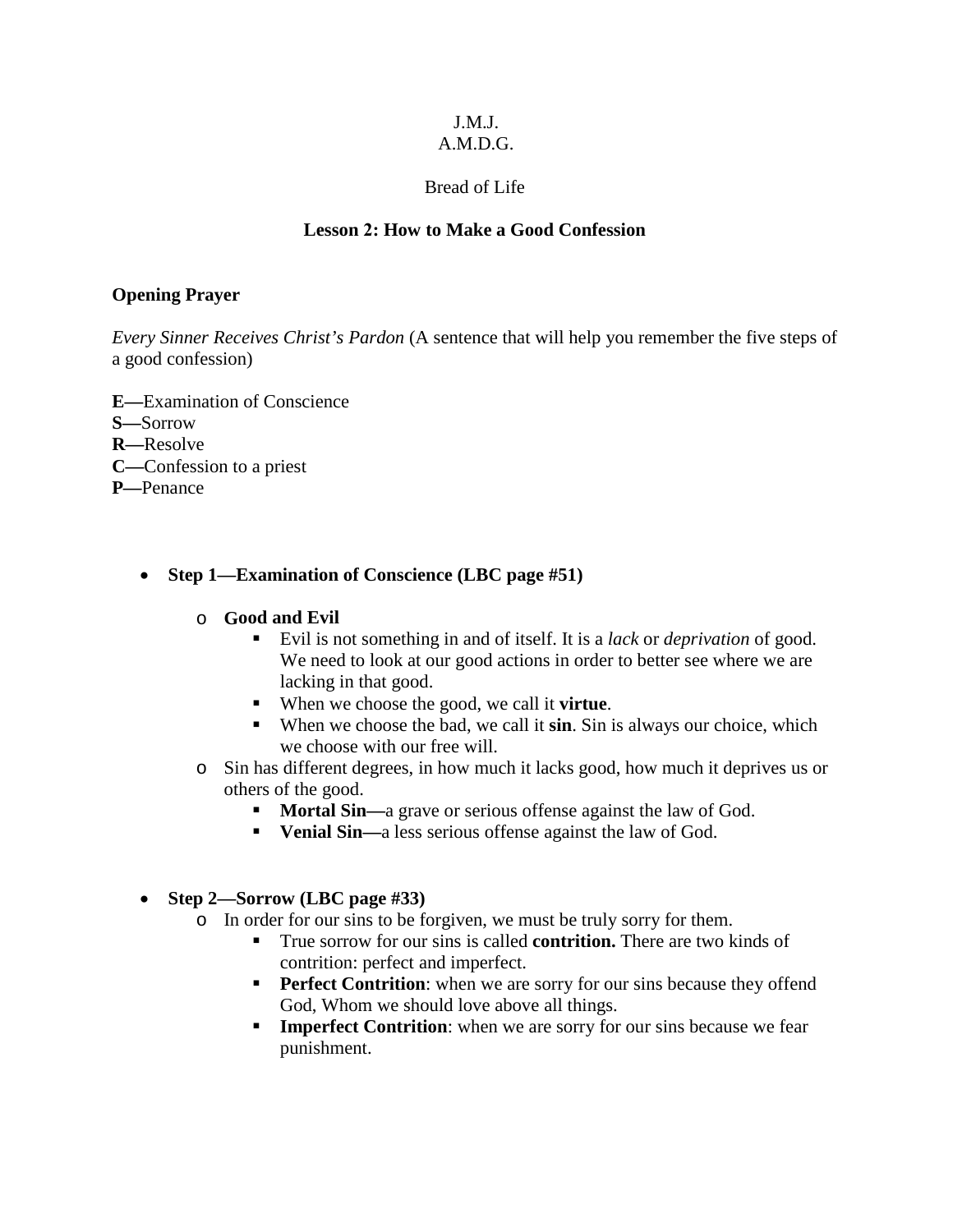- **Step 3—Resolve (LBC page #34)**
	- o If we are truly sorry for our sins, then we will make the resolution not to commit them again.
- **Step 4—Confess our sins to the priest (LBC page #36)**
- **Step 5—Penance (LBC page #37)**
- **Frequently Asked Questions about the Sacrament of Penance**

## o **Why do I have to confess my sins to a priest?**

- \*Jesus heals the paralytic\*--only God can forgive sins.
- John 20:20—peace be with you...Holy Spirit...sins you have forgiven are forgiven and whose sins you have retained are retained.

## o **Why would a priest not absolve someone?**

- If there is no sorrow and no resolve.
- If there is any indication that they are willingly and persistently staying in sin.

### o **What if I am not Catholic?**

 Non-Catholics can go to confession and receive advice, but they cannot receive absolution from the priest since they are not Catholic.

# o **Can a priest reveal a serious sin such as murder?**

- No. He is bound by the "seal of confession", which binds the priest from revealing anything he has heard in confession to anyone, no matter what. He must be willing to die rather than reveal it.
- St. John Nepomucene—martyred to protect the seal of confession.

### o **Is it better to confess face-to-face or behind the screen?**

It is up to the preference of the penitent.

### o **Can you write your sins down?**

 Absolutely. You can write them down and bring that paper with you to help you remember.

### o **How often should you go to confession?**

- $\blacksquare$  It is best to go regularly.
- According to the laws of the Church, the faithful are to receive the sacrament of confession at least once a year.
- o **What if I have never been to confession or it has been a long time since my last confession? How do I prepare?**